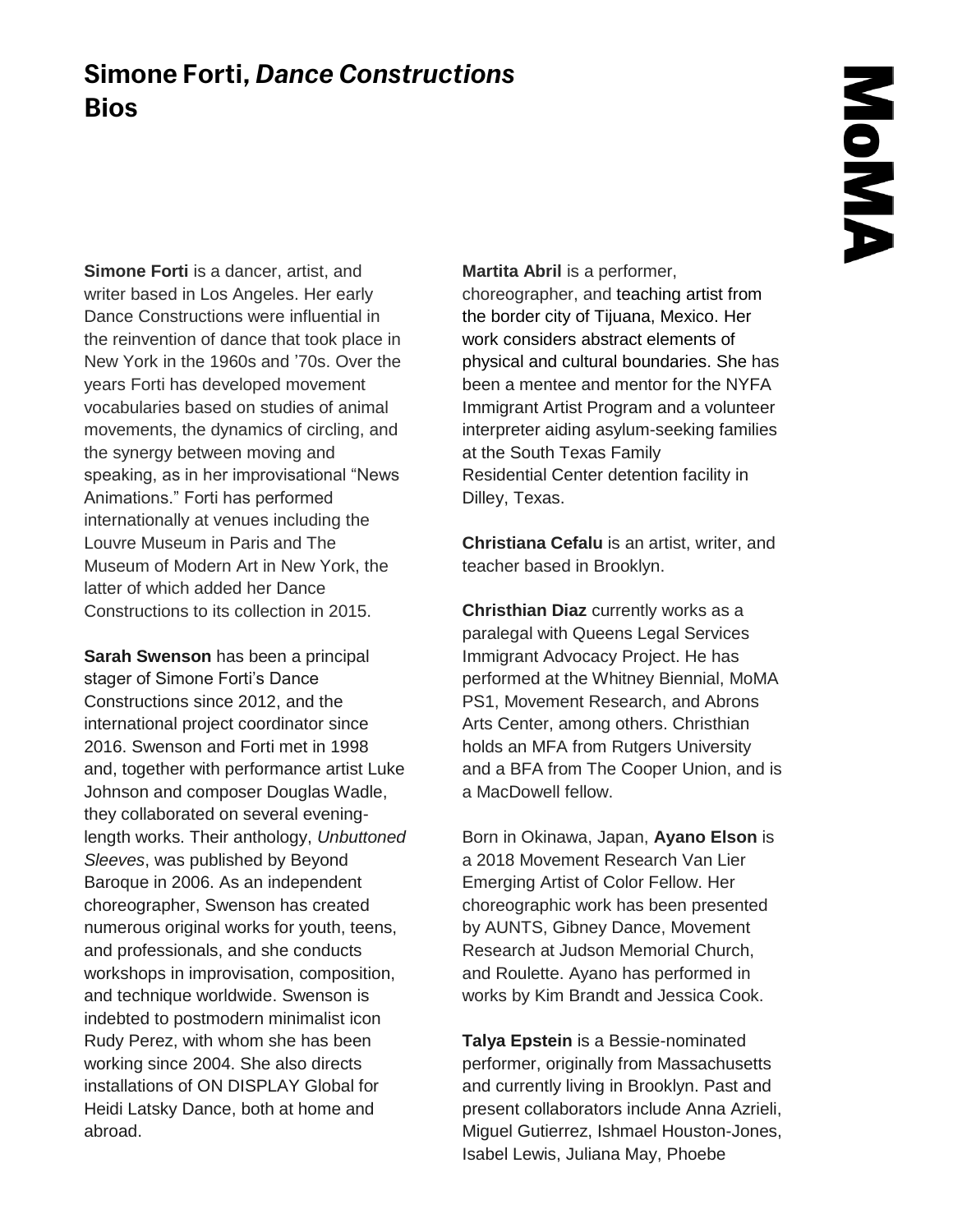Osborne, Will Rawls, Melinda Ring, Tatyana Tenenbaum, and Larissa Velez-Jackson. She was a 2017 danceWEB scholar at Impulstanz in Vienna.

**Jessie Gold** is a dancer, choreographer, visual artist, and performer. Her work has been shown at various theaters, museums, and galleries, including Danspace Project, BFI (Bas Fisher Invitational), Roulette, Movement Research at Judson Memorial Church and Museum of Contemporary Art North Miami. Gold also performs with Biba Bell, Caitlin Cook, Walter Dundervill, and Maria Hassabi.

**Miguel Ángel Guzmán** is a New York City–based Mexican dancer, actor, and choreographer. He has presented work in Mexico, the US, Canada, England, Ireland, Scotland, France, Germany, Sweden, Austria, and Israel. Guzmán's most recent collaborators include the musicians Amanda Palmer, Lacy Rose, and Lady Rizo and the choreographers Coco Karol, Dorotea Saykaly, Alexandra Pirici, and Deborah Hay.

**Samuel Hanson** has performed for Hilary Carrier, Diana Crum, Isabel Lewis, Ishmael Houston-Jones, Mina Nishimura, Yve Laris Cohen, Yvonne Meier, and Alexandra Pirici. Prior to working in New York, he worked closely on projects with Utah choreographer and activist Ashley Anderson through her platform loveDANCEmore.

**Elizabeth Hart** is a New York–based musician and performer. She is the bassist and a cofounding member of the band Psychic Illis. Hart has worked with various artists, dancers, and choreographers throughout her 12-year career, and she has performed at museums, theaters, galleries, music venues, and festivals worldwide.

**Savannah Knoop** is an artist, writer, and filmmaker who has performed and exhibited at the Whitney Museum of American Art, ICA Philadelphia, and Yale University. They adapted their 2008 memoir *Girl Boy Girl: How I Became JT Leroy* into a feature-length film that premiered at the Toronto International Film Festival in 2018.

**Columbine Macher** began her formal training in Germany under Pina Bausch. Based in New York City since 1987, she has performed extensively with choreographers Eleo Pomare, Maxine Steinman, and Xavier Le Roy at MoMA PS1; taught at The Ailey School and Ballet Hispanico; presented her own work; and held guest artist residencies in Asia and Europe.

**Jody Oberfelder** is a director, choreographer, dancer, and filmmaker who creates visceral experiences for audiences onstage and in alternative sites. Recent work includes *Audience of One, Things* (South Bank's Flowstate, Brisbane, Australia), *On the Move Shortly* (St. Pancras Station, London), *Castle Walk* (Braga, Portugal), and *The Brain Piece* (NY Live Arts). Upcoming projects include *Madame Ovary* (Flea Theater, May 2019).

**Laura Pfeffer** is an interdisciplinary artist primarily working in video, sound, and performance. Her work has been exhibited at Westbeth Gallery and 80WSE in New York, The Vex in Los Angeles, and St. Agnes Church in Berlin.

**Lee Relvas** is a recipient of the 2018–19 Sharpe-Walentas Studio Program and the 2016 Rema Hort Mann Emerging Artist grant. She has had recent solo exhibitions at Callicoon Fine Arts (New York) and Artist Curated Projects (Los Angeles) and has exhibited and performed at the Whitney Museum of American Art,